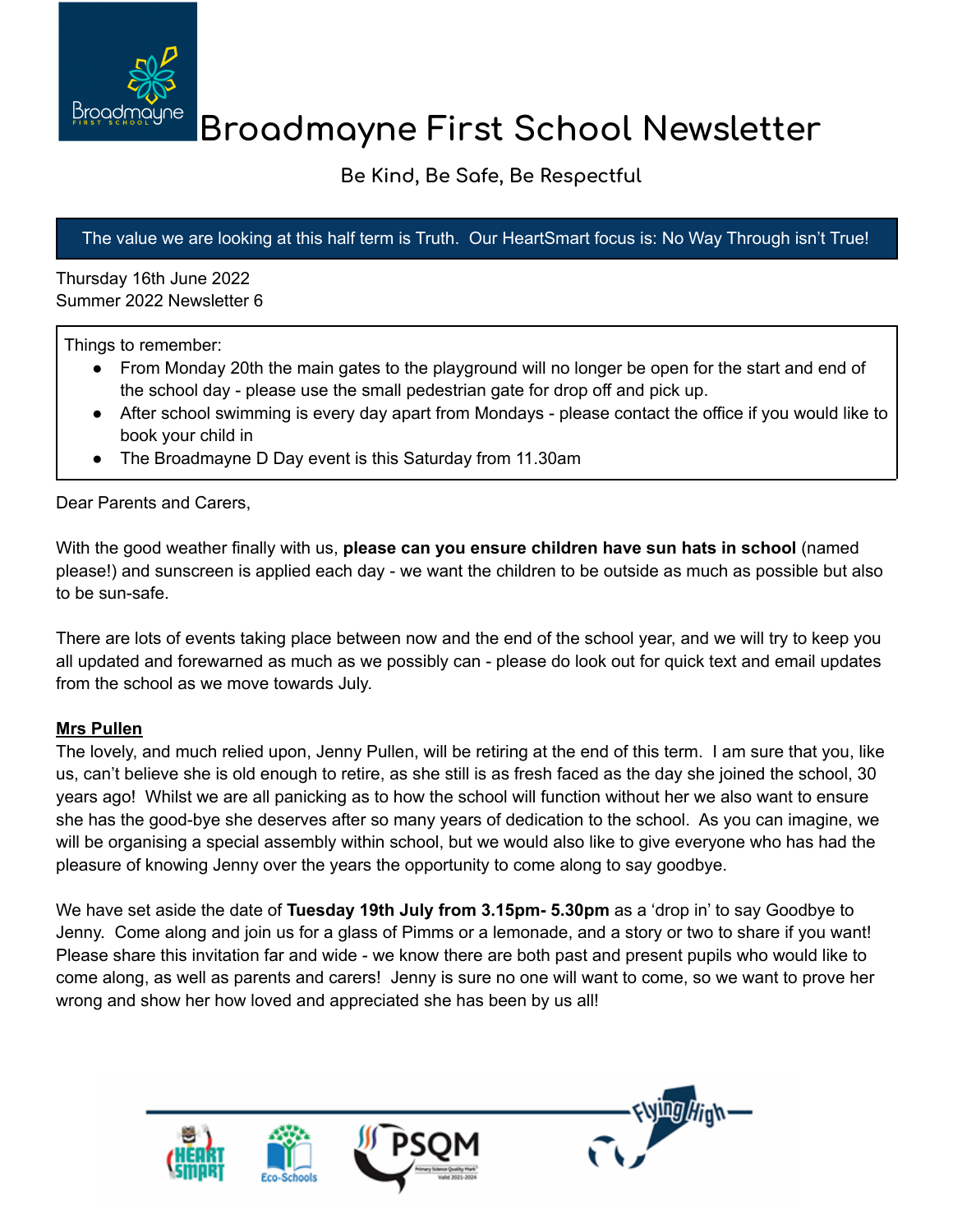

#### **Summer Holiday Club**

We know how difficult it can be to organise child care over the summer holidays if you are working, or indeed to keep children happy and occupied over the weeks before September rolls around again! To this end, Jeri Grogan (one of our teaching assistants , based in Year 2) will be running a holiday club over August called 'Messy Pups'. This will be an activity-based club which will run over the four full weeks of August (starting week beginning 1/8/22 and ending week beginning 22/8/22) on Tuesdays, Wednesdays and Thursdays. You can book full days or half days, and a lunch club is also available. More information will be sent out in a separate letter with a booking form - please note, whilst the club will run at the school with mainly school staff, it is NOT a school club and will be privately organised by Mrs Grogan.

#### **Race for Life**

You may remember that the school held its own Race for Life last year, to raise money for Cancer Research, a charity which is close to many of our hearts. The amount of money raised was astounding, and we were so proud of all our children for taking part.

We will be holding the race again this year, on Thursday 30th June. Please look out for a letter from Mrs Bassindale with more details, but in the meantime if you want to begin donating our school link is here: [https://fundraise.cancerresearchuk.org/page/broadmayne-first-school-1?fbclid=IwAR2SCosqQm4FpGZ](https://fundraise.cancerresearchuk.org/page/broadmayne-first-school-1?fbclid=IwAR2SCosqQm4FpGZwc2uUGbdIoJmdcRBBtYitVQIkkAsrq5HMvZPjPDeffXk) [wc2uUGbdIoJmdcRBBtYitVQIkkAsrq5HMvZPjPDeffXk](https://fundraise.cancerresearchuk.org/page/broadmayne-first-school-1?fbclid=IwAR2SCosqQm4FpGZwc2uUGbdIoJmdcRBBtYitVQIkkAsrq5HMvZPjPDeffXk)

#### **The Queen and I**

Over this term, the children of Year 3 have been working on a project called The Queen and I. In celebration of the Queen's Jubilee, they have worked with AsOne Theatre Company, ScreenPlay and residents of Crecy Care Home to create art, songs and poetry. Their hard work is due to be showcased at Dorchester Corn Exchange on Wednesday 29th June at 5pm, and all our families are cordially invited to come along and enjoy their presentation, and to find out a little more about the work that is done to support people suffering with dementia. Tickets are free and unlimited - please email [info@as-onetheatre.co.uk](mailto:info@as-onetheatre.co.uk) to book tickets - please see the attached flyer for more details. Children and extended family are all welcome!

Yours faithfully, Mrs Collings